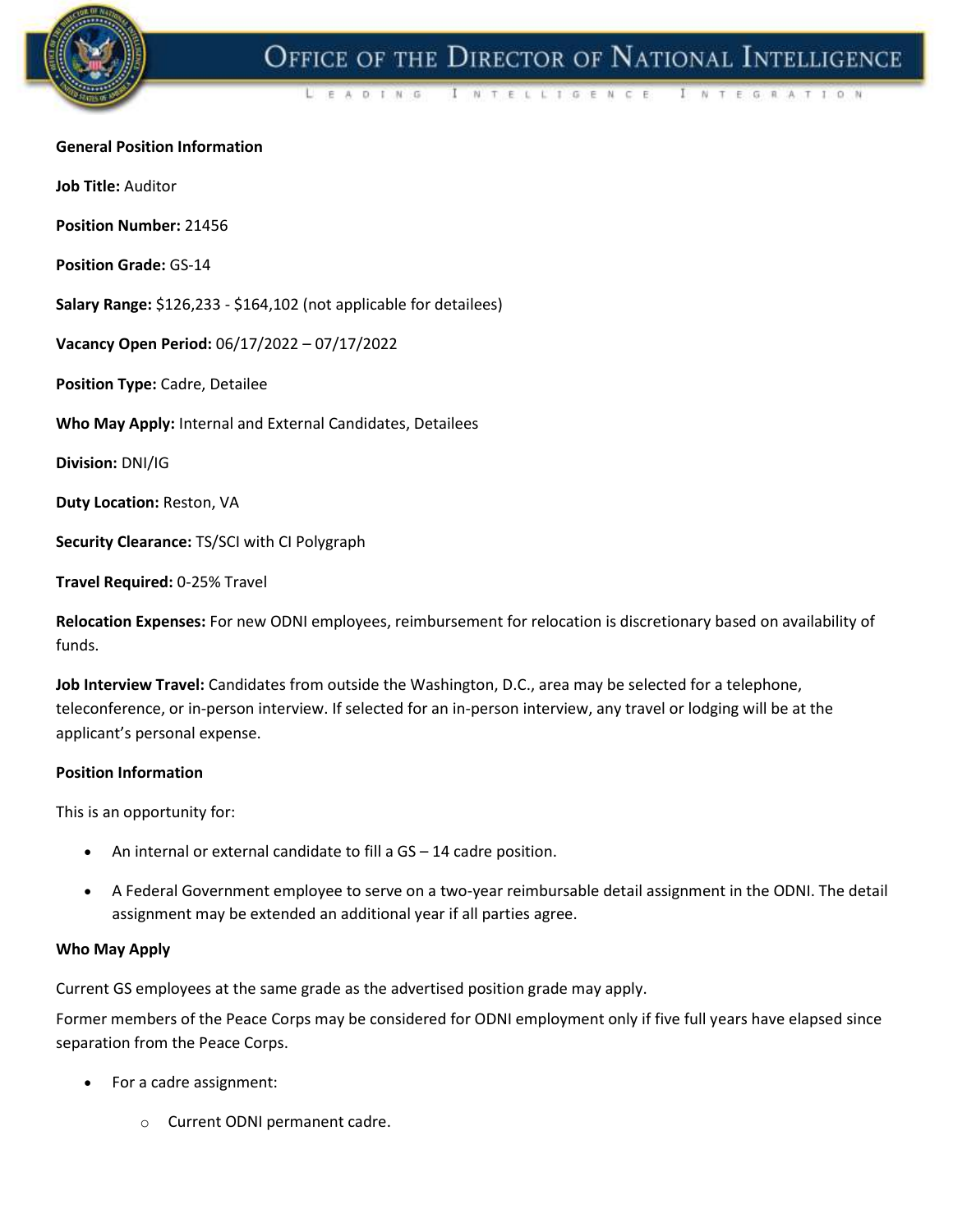

NTELLIGENCE

- $\circ$  Current Federal Government employees. (Current GS employees at the same grade as the advertised position grade may apply.)
- o Candidates outside the Federal Government.

 $D - I$   $N = 0$ 

- $\circ$  Current ODNI Staff Reserve employees. (A staff reserve employee who currently occupies this position may not apply.)
- For a detailee assignment:
	- $\circ$  Current Federal Government employees. (Current GS employees at the same grade as the advertised position grade may apply.)

### **Salary Determination**

- The ODNI uses a rank-in-person system in which rank is attached to the individual. A selected ODNI candidate or other Federal Government candidate will be assigned to the position at the employee's current GS grade and salary.
- A current Federal Government employee, selected for a detail, will be assigned to the position at his or her current grade and salary.
- For a selected non-Federal Government candidate, salary will be established within the salary range listed above, based on education and experience.

#### **Component Mission**

The Office of the Inspector General of the Intelligence Community (IC IG) was established within the Office of the Director of National Intelligence (ODNI) by the Intelligence Authorization Act for Fiscal Year 2010.

The IC IG's organizational divisions include Audit, Investigations, Inspections and Evaluations, Mission Support Division, the Center for Protected Disclosures, and Counsel to the Inspector General.

The Audit Division is responsible for providing independent and objective audits of the Intelligence Community and ODNI to promote economy, efficiency, and effectiveness of programs and operations, and to reduce fraud, waste, abuse, and mismanagement. Audits are conducted in accordance with Generally Accepted Government Auditing Standards issued by the Comptroller General of the United States.

## **Major Duties and Responsibilities (MDRs)**

The incumbent plans, coordinates, conducts, and/or oversees performance audits of IC programs, activities, and functions as well as developing reports and communicating results. Directs a staff of professional auditors in planning and executing of audit assignments, providing advice to top IC management that directly affects the overall characteristics and direction of IC operations within the assigned program area. Duties and responsibilities include:

Directs a team of auditors in planning and executing performance audits in accordance with Generally Accepted Government Auditing Standards. Provides oversight or develops the basic audit concept and approach to be followed and specific guidance to be used to accomplish audit objectives.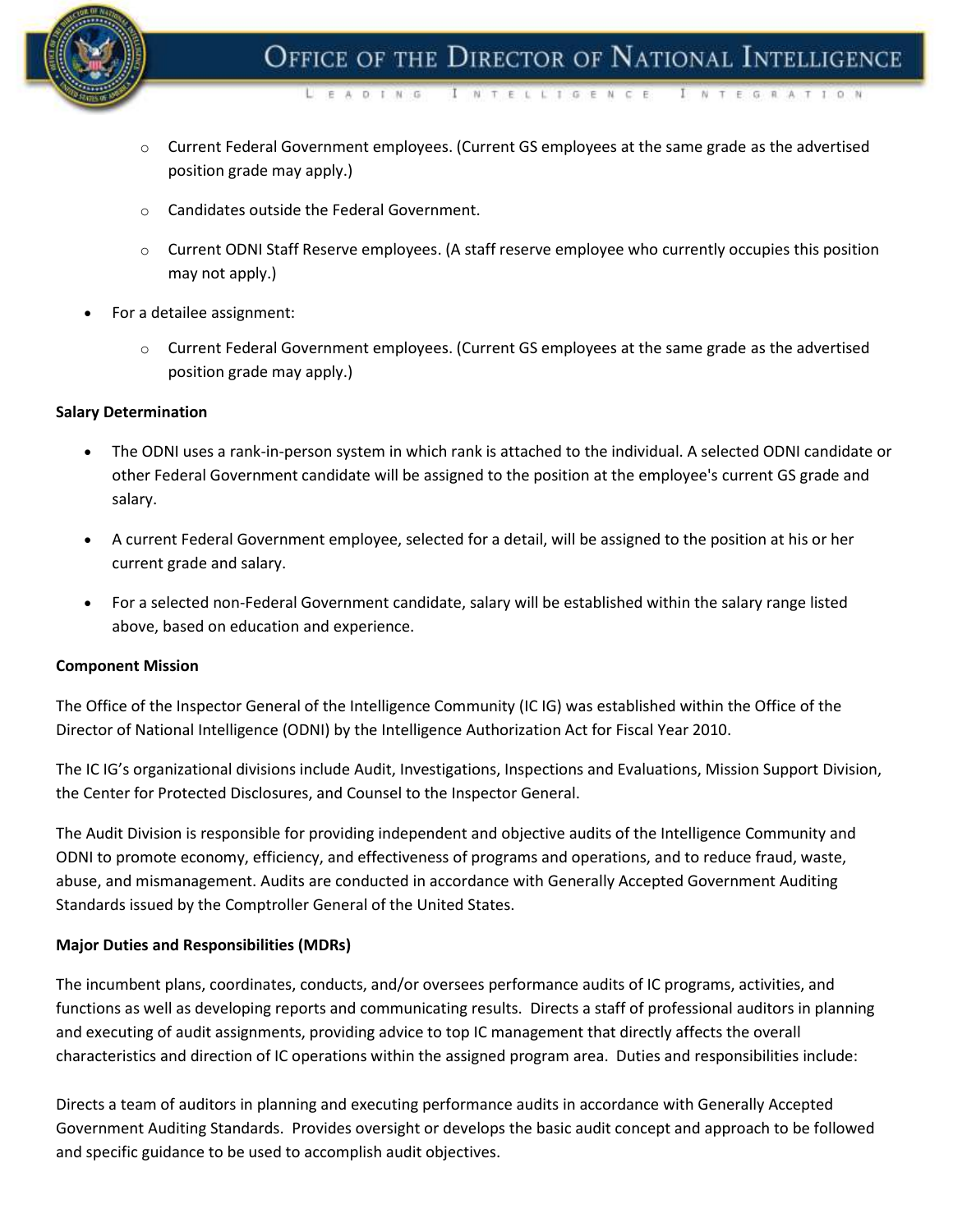

 $A$  D  $I$   $N$   $G$ I NTELLIGENCE I N T E G R A T I O N

Preparation of overall audit guides, procedures, and other instructions for each project.

Leads assigned team in identifying, distributing, and balancing workload and tasks among employees; and ensuring that each employee has an integral role in projects and developing the final team product.

Coaches assigned team in the selection and application of appropriate problem solving methods and techniques, provides advice on work methods, practices, and procedures.

Develops or monitors the preparation of audit reports and/or trend reports requiring analysis of complex programs/processes for assigned areas. Ensures that draft and final reports are written in compliance with Generally Accepted Government Auditing Standards and IC IG Audit standards and are staffed appropriately with management officials.

Communicates written reports and oral briefings for senior leaders regarding significant findings that cover the conditions discovered, their cause and effect, status, and recommendations of complex audits.

Identifies and makes recommendations to ODNI and IC senior leaders regarding actions they should take to issues identified in audits in order to promote financial compliance, efficiency, and effectiveness in the administration of programs and operations.

Remains aware of matters that may impact audit activities. Ensures that audit customers and related organizations are informed of audit plans, programs, progress reports, and recommended actions. Performs research to develop substantive audit proposals for inclusion in long-range and annual audit plans.

Determines whether corrective actions taken or proposed by management are adequate. Prepares correspondence and briefings for the IC IG.

Maintains security and accountability of classified information.

Lead/participate in the planning, development, and presentation of written reports and oral briefings for senior leaders regarding significant findings that cover the conditions discovered, their cause and effect, status, and recommendations resulting from complex audits.

#### **Mandatory and Educational Requirements**

Demonstrated analytical and critical thinking skills, including the ability to think strategically and identify needs, requirements, and develop expert recommendations based on qualitative and quantitative data, and arrive at a clear, logical, concise conclusion.

Experience: Applicant should have at least 6 years of auditing experience, preferably within the IG audit community.

Education: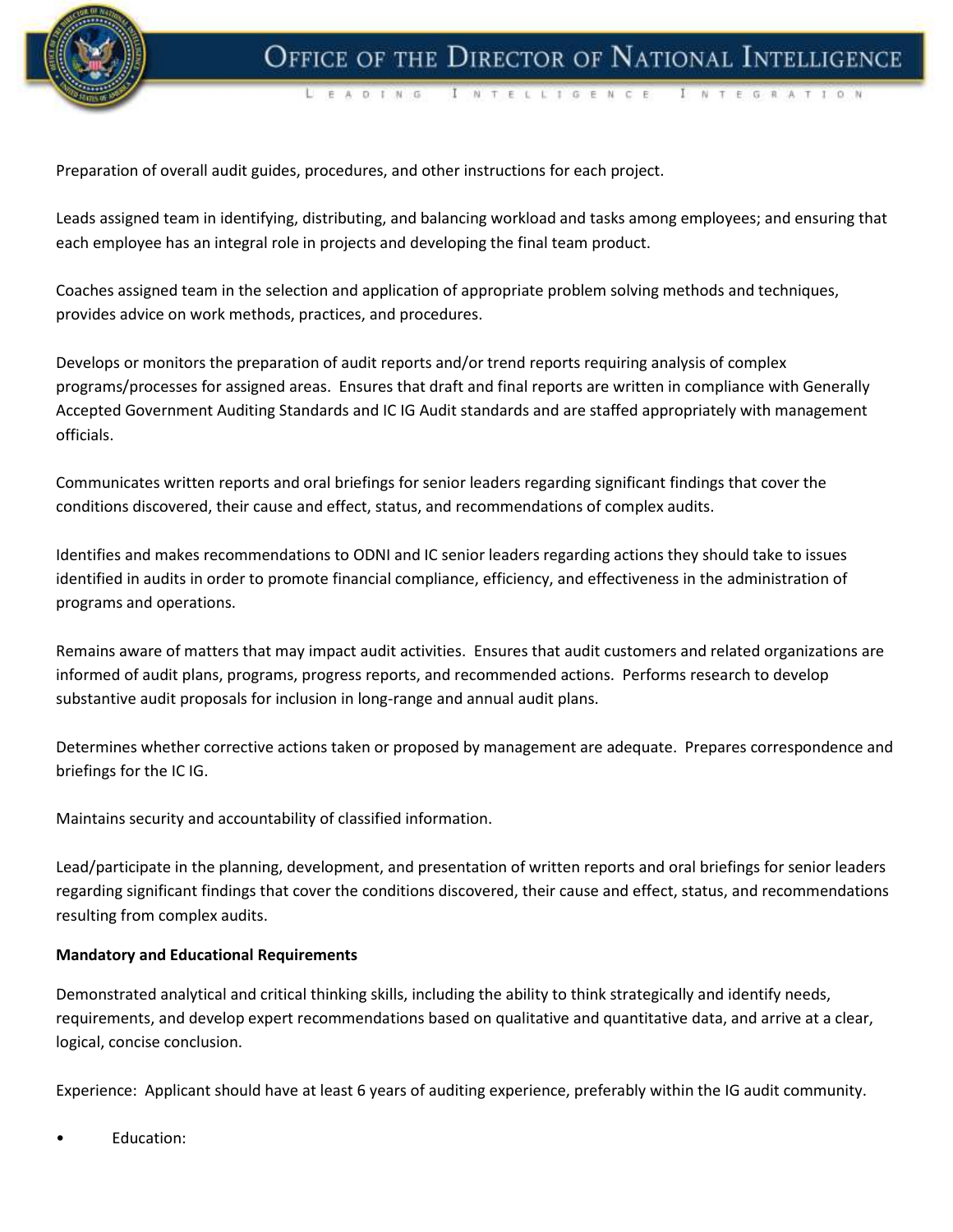

NTELLIGENC

1. Degree: auditing; or a degree in a related field such as business administration, finance, public administration or accounting.

OR

2. Combination of education and experience: The applicant's background must also include one of the following:

 1. A certificate as a Certified Internal Auditor or a Certified Public Accountant, obtained through written examination; or

 2. Completion of the requirements for a degree that included substantial course work in auditing or accounting, e.g., 15 semester hours.

### **Desired Requirements**

Certifications/Licenses: One or more of the following certifications is desired, but not required.

A D. T. N. G.

Certified Public Accountant (CPA)

Certified Internal Auditor (CIA)

Certified Fraud Examiner (CFE)

Certified Information Systems Auditor (CISA)

Certified Government Financial Manager (CGFM)

Expert professional knowledge of auditing in accordance with Generally Accepted Government Auditing Standards in order to systematically examine and appraise management reports, management controls, policies and practices that affect or reflect the operating results of an activity; and to develop and execute audit policies and programs; conduct performance audits; or conduct activities related to detection of fraud, waste and abuse.

#### **Key Requirements and How to Apply**

#### **Internal ODNI Candidates:**

#### **A complete application package must include:**

- a. **RESUME:** Applicants are encouraged to carefully review the vacancy announcement, particularly the MDRs, and construct their resume to highlight their most significant experience and qualifications relevant to this job opportunity.
- b. **PERFORMANCE EVALUATIONS:** Applicants are required to provide their two most recent performance evaluations. A justification is required in the cover letter if the applicant is unable to provide the two most recent evaluations.
- c. **POSITION NUMBER:** Reference the position number in the subject line of the email and on each document submitted.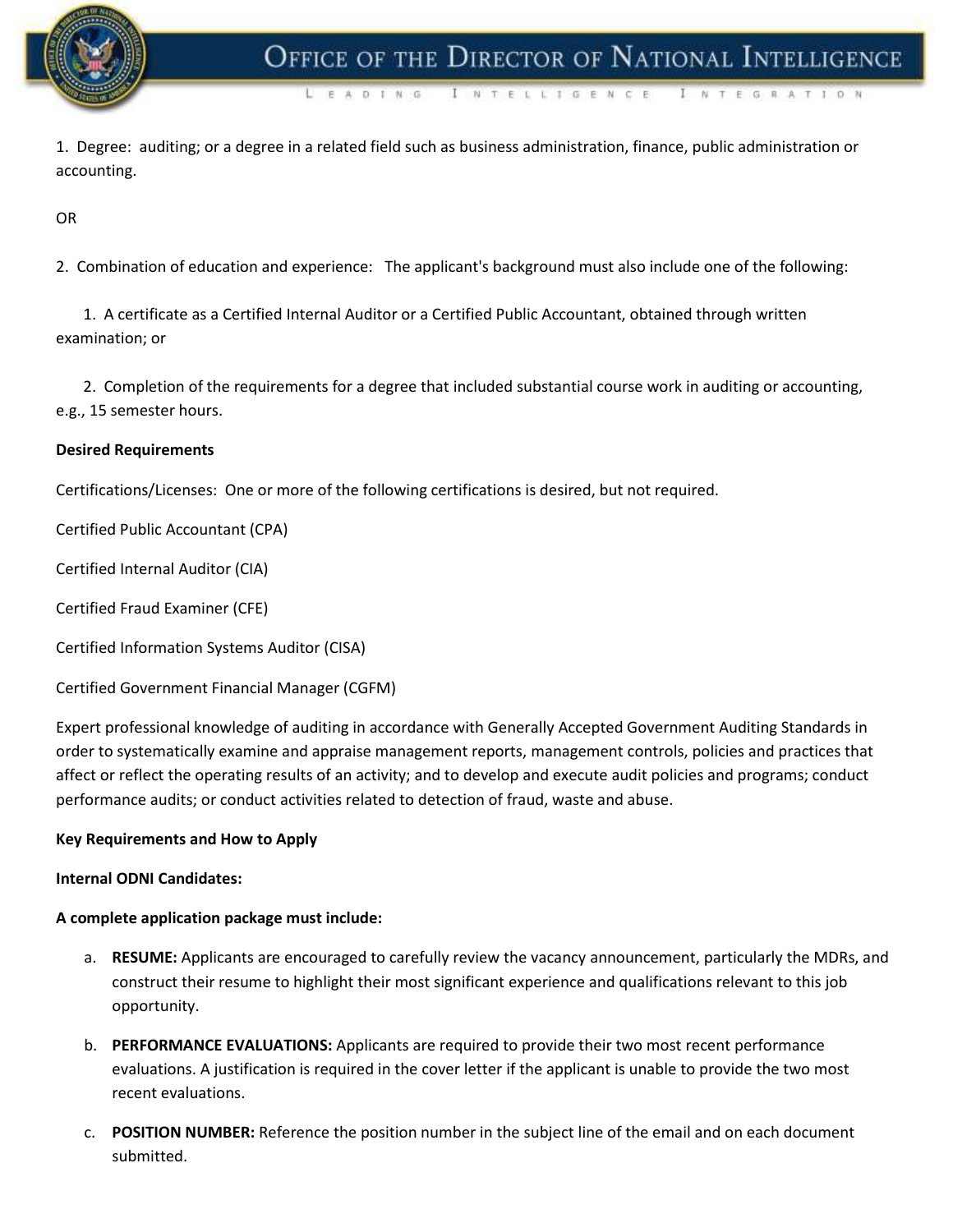

NTELLIGENCE

NTEGRATION

d. **COVER LETTER:** Applicants must submit a cover letter as a supplement to the resume to elaborate on their qualifications and previous work performed.

E A D T N G

**WHERE TO SUBMIT:** *Internal ODNI Cadre Candidates must submit an application through the classified* [JobsDNI](https://jobsdni.web.cia/index.html#/jobs) *website*. For current employees who do not currently have access to internal systems, applications should be sent to either DNI-COO-HRM-Vacancies-Mailbox@cia.ic.gov (classified email system) or HRM-HR-OPS-VACANCY-TEAM@dni.gov (unclassified email system). Applicants experiencing technical issues may submit their application via email to either email system.

Applications submitted through the classified email system should NOT contain classified information above the TS//SI/TK//NOFORN level.

#### **External Candidates:**

Key Requirements:

- U.S. Citizenship.
- Successful completion of CI polygraph and background investigation.
- Successful completion of an ODNI medical screening.
- A two-year trial period is required for all new permanent appointments to the ODNI.

#### **A complete application must include:**

- a. **RESUME:** Applicants are encouraged to carefully review the vacancy announcement, particularly the MDRs, and construct their resume to highlight their most significant experience and qualifications relevant to this job opportunity.
- b. **PERFORMANCE EVALUATIONS:** Applicants are required to provide their two most recent performance evaluations. A justification is required in the cover letter if the applicant is unable to provide the two most recent evaluations.
- c. **POSITION NUMBER:** Reference the position number in the subject line of the email and on each document submitted.
- d. **COVER LETTER:** Applicants must submit a cover letter as a supplement to the resume to elaborate on their qualifications and previous work performed.
- e. **SF-50:** Current or former Federal Government employees must provide an SF-50, "Notification of Personnel Action," to verify current federal status, position, title, grade, and organization of record.
- f. **APPLICANTS CURRENTLY EMPLOYED BY A COMPETITIVE SERVICE AGENCY:** Must provide a written statement that they understand that, if selected for a position with ODNI, they are leaving the competitive service voluntarily to accept an appointment in the excepted service.

**WHERE TO SUBMIT:** *External Candidates must submit an application through the www.intelligencecareers.gov*. All attachments should be in Microsoft Word or Adobe PDF format.

#### **CURRENT FEDERAL EMPLOYEES APPLYING FOR A DETAIL ASSIGNMENT:**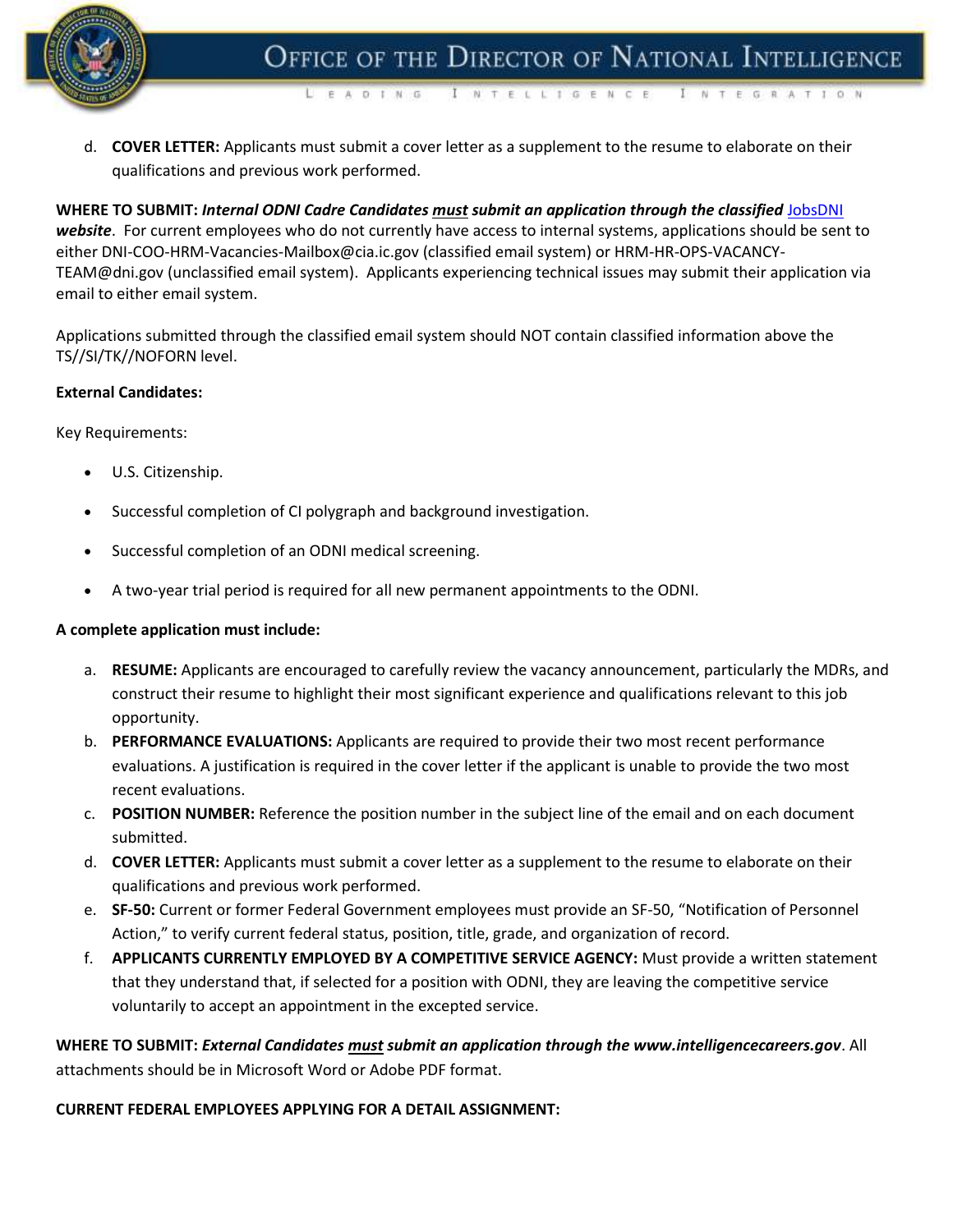

OFFICE OF THE DIRECTOR OF NATIONAL INTELLIGENCE

I N T E L L I G E N C E E A D T N G NTEGRATION

**Applicants from federal agencies within the Intelligence Community (IC)** may be considered for this position as a reimbursable detailee, if endorsed by the employing agency. Applicants must have current TS/SCI clearances with polygraph or have the ability to obtain one. The ODNI does not conduct polygraphs or provide security clearances for detailees.

## **Applicants from federal agencies outside the IC must provide**:

**WRITTEN ENDORSEMENT** from the employing agency concurring with the detail.

- a. **RESUME:** Applicants are encouraged to carefully review the vacancy announcement, particularly the MDRs, and construct their resume to highlight their most significant experience and qualifications relevant to this job opportunity.
- b. **PERFORMANCE EVALUATIONS:** Applicants are required to provide their two most recent performance evaluations. A justification is required in the cover letter if the applicant is unable to provide the two most recent evaluations.
- c. **POSITION NUMBER:** Reference the position number in the subject line of the email and on each document submitted.
- d. **CURRENT SF-50:** Federal Government employees must provide an SF-50, "Notification of Personnel Action" to verify current federal status, position, title, grade, and organization of record. Please disregard if you are not a Federal Government employee.
- e. **COVER LETTER:** Applicants must submit a cover letter as a supplement to the resume to elaborate on their qualifications and previous work performed.

**WHERE TO SUBMIT:** *Applicants from within the IC must submit an application through the classified IC Joint Duty Program website.* Applicants from federal agencies outside the IC should be sent to either DNI-COO-HRM-Vacancies-Mailbox@cia.ic.gov (classified email system) or HRM-HR-OPS-VACANCY-TEAM@dni.gov (unclassified email system).

All attachments should be in Microsoft Word or Adobe PDF format.

#### **All Applicants:**

# **APPLICATION PACKAGES MUST CONTAIN ALL ITEMS LISTED ABOVE. AN INCOMPLETE APPLICATION PACKAGE WILL BE INELIGIBLE FOR CONSIDERATION.**

Your application MUST be received by midnight on the closing date of this announcement. Applications received after the closing date will NOT be eligible for consideration.

To verify receipt of your application package ONLY, you may call 703-275-3888

#### **What to Expect Next**

The most highly qualified candidates will be referred to the hiring manager for further consideration and possible interview. We expect to make a selection within 30 days of the closing date of this announcement. Due to the large number of applications received, applicants will be contacted ONLY if they have been selected for an interview.

#### **Agency Contact Information**